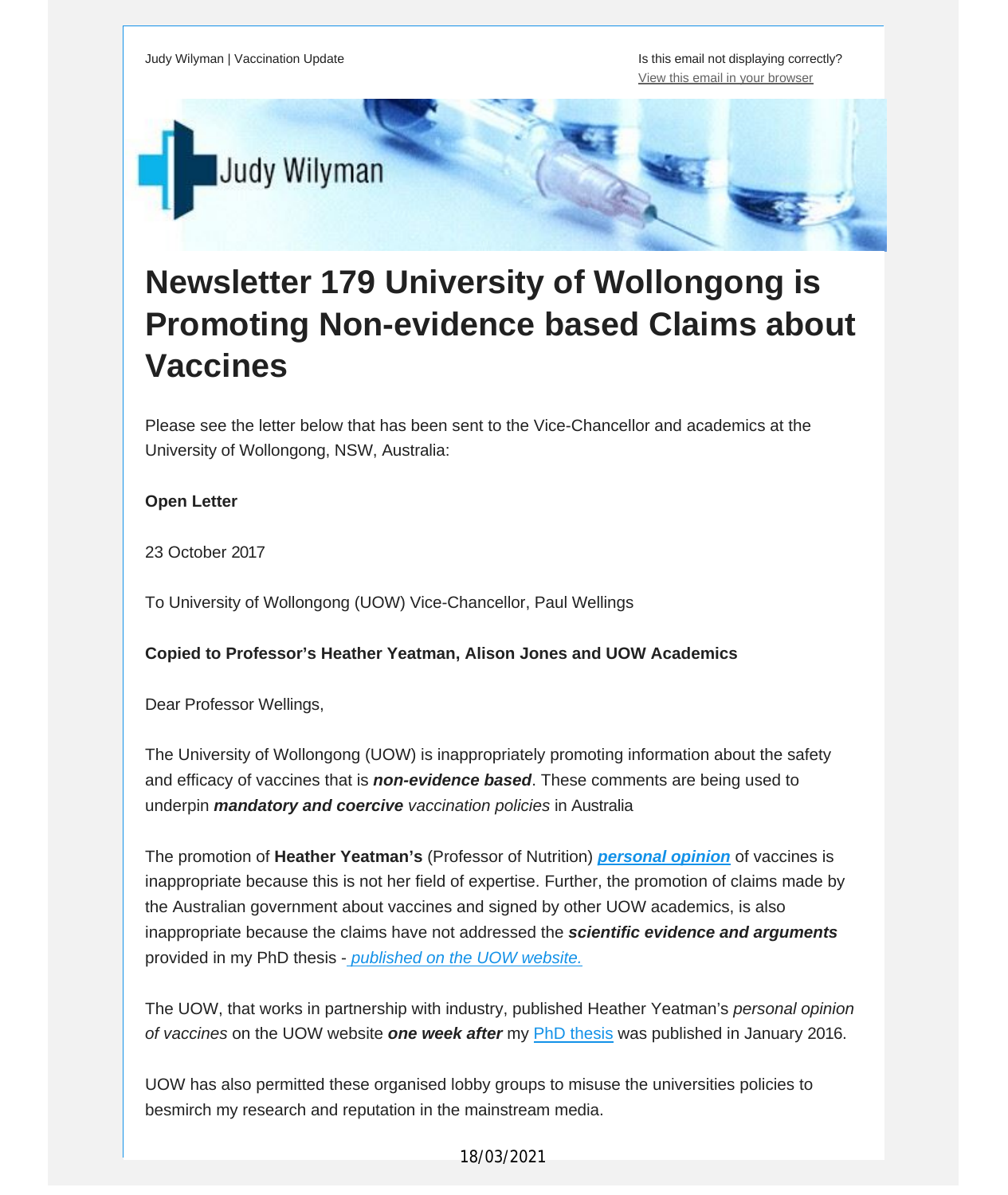## **Here are several statements promoted on the UOW website that are** *not supported by evidence*:

Firstly, the word 'immunisation' is misused in these comments. The comments refer to '**vaccination**' not '**immunisation**' - these two words have different meanings and they are not interchangeable. I have corrected the use of these words in the comments below.

The following claims that are promoted on the **UOW website** are not supported by **scientific evidence**:

- 1. The international scientific evidence overwhelmingly supports immunisation [**vaccination**] to protect children from infectious diseases.
- 2. Large-scale immunisation [**vaccination]** programs began in the 1930's and gathered pace in the 1950's.
- 3. These vaccination programs led to a 99% drop in deaths from vaccine preventable diseases.

These claims are **untrue and/or misleading** and they are not supported by the academic literature on vaccination or infectious diseases.

Here are two **7 min videos** that describe my research on vaccines at the UOW and the scientific evidence that debunks the claims of safety and efficacy that the University of Wollongong is promoting:

## *i) [The Undone Science in Government Vaccination Policies](https://vaccinationdecisions.us8.list-manage.com/track/click?u=f20605fde3732e41929f4a3f2&id=013c4791c1&e=fec8337d3c) ii) [Vaccine-created Herd Immunity did not Control Infectious Diseases](https://vaccinationdecisions.us8.list-manage.com/track/click?u=f20605fde3732e41929f4a3f2&id=2a6112b743&e=fec8337d3c)*

In addition, **Professor Alison Jones**, executive dean of the Faculty of Science, Medicine and Health, has co-authored an article titled '*[Public Health and the Necessary Limits of Academic](https://vaccinationdecisions.us8.list-manage.com/track/click?u=f20605fde3732e41929f4a3f2&id=442aa9fa69&e=fec8337d3c) [Freedom'](https://vaccinationdecisions.us8.list-manage.com/track/click?u=f20605fde3732e41929f4a3f2&id=442aa9fa69&e=fec8337d3c)* that argues that academic freedom on vaccination research should be constrained – a strategy that would result in suppressing the scientific debate of vaccination because it would remove some perspectives of the science underpinning vaccines - specifically the [risks of](https://vaccinationdecisions.us8.list-manage.com/track/click?u=f20605fde3732e41929f4a3f2&id=85e415e1ef&e=fec8337d3c)  [vaccination.](https://vaccinationdecisions.us8.list-manage.com/track/click?u=f20605fde3732e41929f4a3f2&id=85e415e1ef&e=fec8337d3c)

Please ensure that you address this information promptly so that vaccination legislation in Australia will protect the health of Australians and will not result in significant *deaths and illnesses* due to vaccines that are preventable and unnecessary.

Yours Sincerely, Judy Wilyman PhD *Bachelor of Science, University of NSW Diploma of Education (Science), University of Wollongong Master of Science (Population Health), Faculty of Health Sciences, University of Wollongong. PhD in [The Science and Politics of the Australian Government's Vaccination Program](https://vaccinationdecisions.us8.list-manage.com/track/click?u=f20605fde3732e41929f4a3f2&id=18fe42940c&e=fec8337d3c), UOW School of Social Science, Media and Communication (re-named the School of Humanities and Social Inquiry in 2014).*